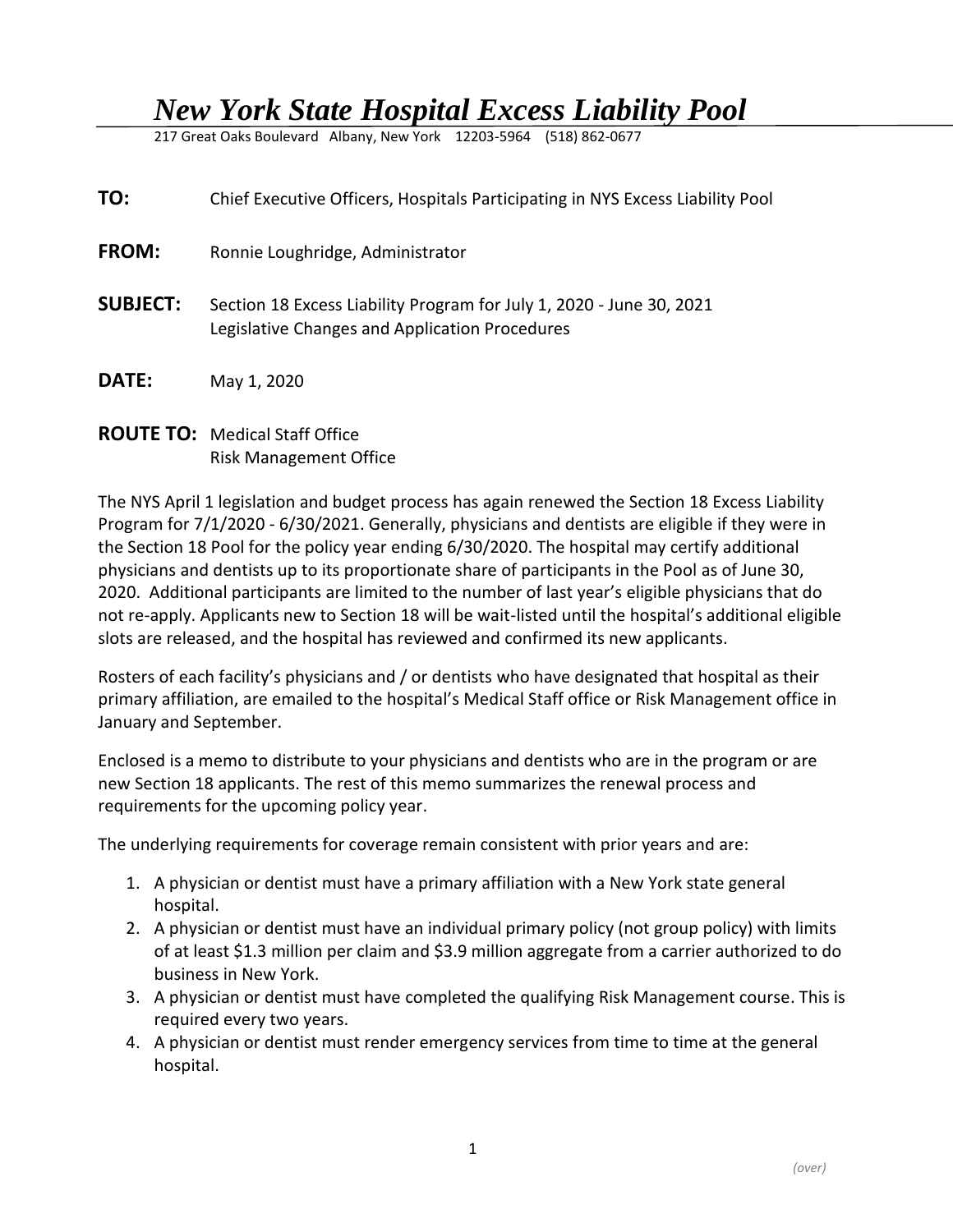The excess carriers will mail or email renewal applications to the existing policyholders for the 7/1/2020 -6/30/2021 policy during May 2020. The physicians and dentists need to complete and return the applications as instructed by their carrier.

New applicants can obtain application forms from the carriers' web sites or by contacting the excess carriers directly. New enrollees should have their completed applications reviewed by their hospital's Risk Management office by June 1, 2020 so the hospital can validate the physicians' and dentists' hospital affiliation, their Section 18 eligibility, as well as other information. Completed applications of newly affiliated physicians and dentists are due to the excess carrier by July 1, 2020. Total enrollment closes as of December 31.

If you have questions regarding the Section 18 Excess Liability Pool Program, please call the Pool office at 518.862.0677 or email [RLoughridge@HPICgroup.com.](file://///HPIC-DC1/Vol1/Users/rloughri/Pool%20Renewal%20Letters%20&%20Attachments-CEO-CMOltr/2018-2019/RLoughridge@HPICgroup.com) Thank you.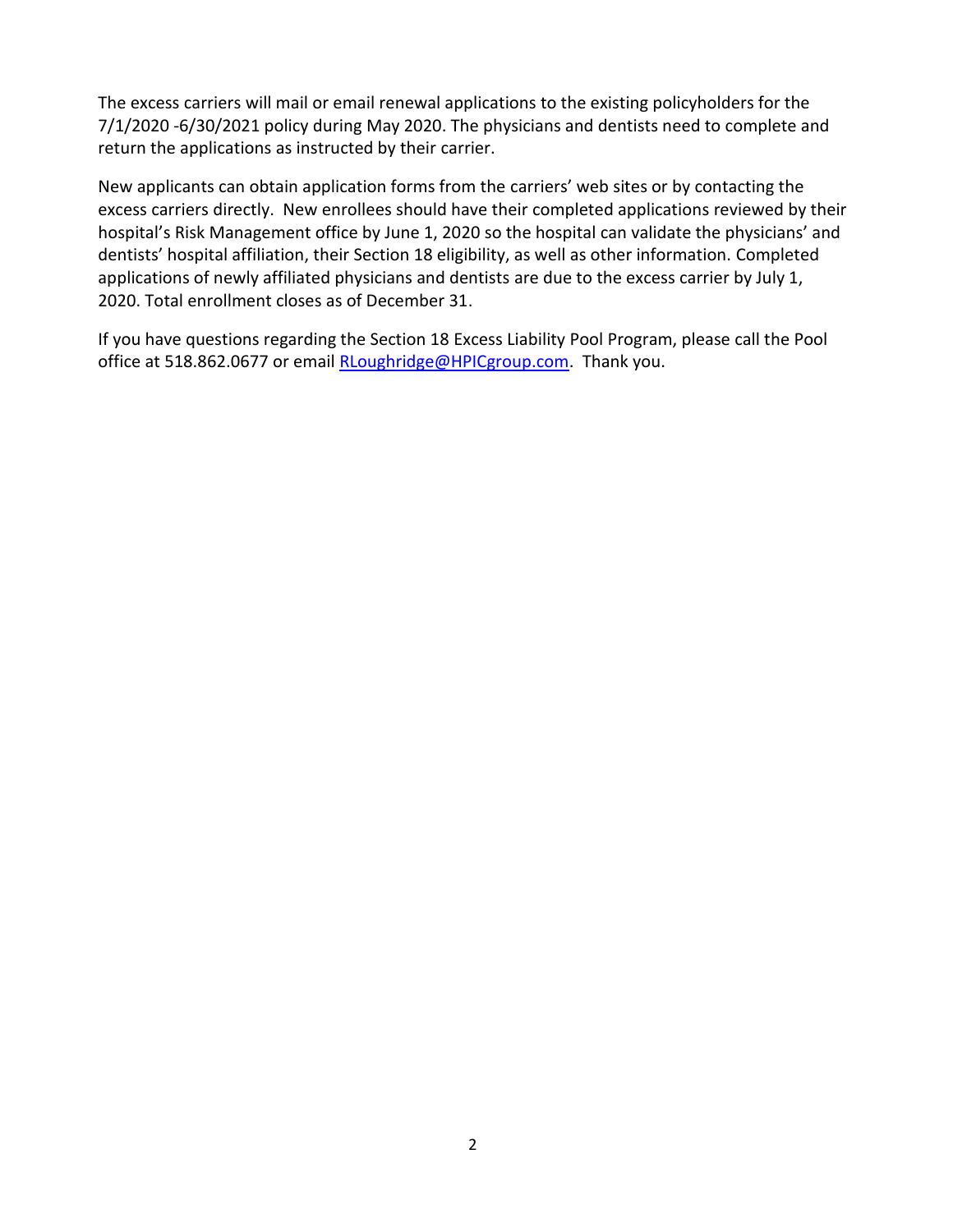## *New York State Hospital Excess Liability Pool*

217 Great Oaks Boulevard Albany, New York 12203-5964 (518) 862-0677

**TO:** Physicians and Dentists Applying for NYS Excess Liability Malpractice Insurance

**FROM:** Ronnie Loughridge, Administrator

- **SUBJECT:** Section 18 Excess Liability Medical Malpractice Coverage Policy Year July 1, 2020 - June 30, 2021
- **DATE:** May 1, 2020

According to Section 18 of the Medical Malpractice Reform Act, you may be eligible for coverage of \$1 million /\$3 million in excess of your \$1.3 million per claim /\$3.9 million aggregate primary policy through the hospital where you are primarily affiliated. The NYS Excess Liability Pool is responsible for securing this excess liability coverage on your behalf. The following are instructions on how to apply for coverage.

Your current excess carrier will mail/ email an excess renewal application form to you by mid-May for you to complete and return to the carrier. You need to complete and return the application to the carrier promptly in order to receive excess liability program coverage beginning July 1, 2020.

The underlying requirements for coverage remain consistent with prior years and are:

- 1. A physician or dentist must have an affiliation with a New York state general hospital.
- 2. A physician or dentist must have an individual primary policy (not group policy) with limits of at least \$1.3 million per claim / \$3.9 million aggregate from a carrier authorized to do business in New York.
- 3. A physician or dentist must have completed the biennially required Risk Management course.
- 4. A physician or dentist must render emergency services from time to time at the general hospital.

Please pay particular attention to the following items when completing the application:

- Apply through only one hospital the hospital where you are primarily affiliated
- Your full name and address as it should appear on the policy
- Your six digit NYS physician or dentist medical license number
- Primary policy information including accurate effective and expiration dates
- ◆ Specialty classification
- ◆ Claims history
- Original signatures for release and exchange of information
- ◆ File a complete application on a timely basis.

Incomplete applications received by the carrier are subject to refusal of coverage. If an incomplete application is returned, you may not be granted coverage for the full policy year. Total enrollment closes as of December 31.

Physicians and dentists new to the program can obtain an application from one of the carriers listed. If you have any questions regarding the Section 18 Pool Program, please call the Pool office at 518.862.0677 or email [RLoughridge@HPICgroup.com.](file://///HPIC-DC1/Vol1/Users/rloughri/Pool%20Renewal%20Letters%20&%20Attachments-CEO-CMOltr/2018-2019/RLoughridge@HPICgroup.com) Thank you.